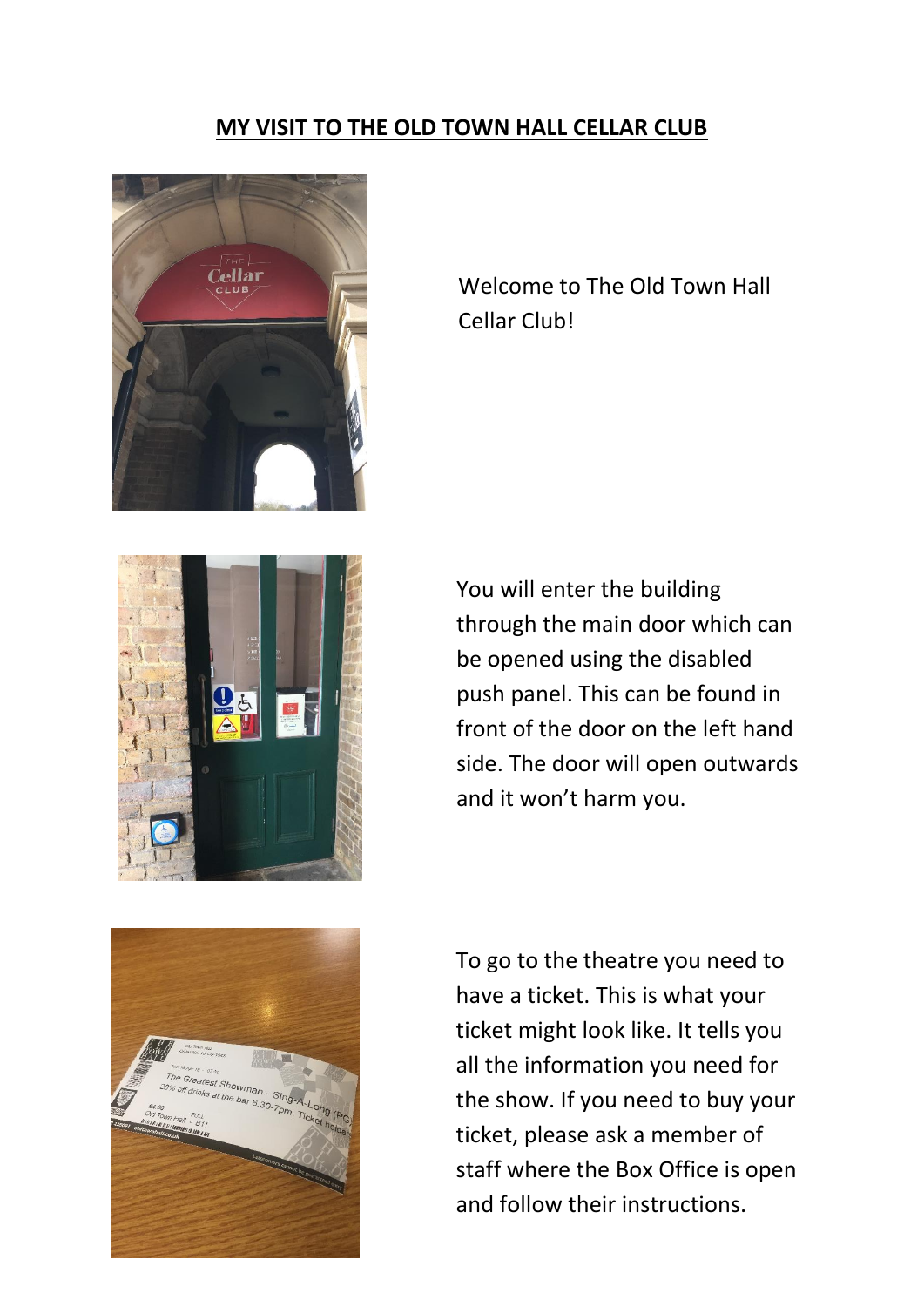

The foyer can be very busy when there is a show on, but that's ok.



There are stairs going down to the cellar. There will be lots of lights on and it isn't very steep or scary.



Don't worry if you need help with stairs, we also have a lift which will take you down to the cellar club. It might jolt a bit at first but don't worry, that's normal.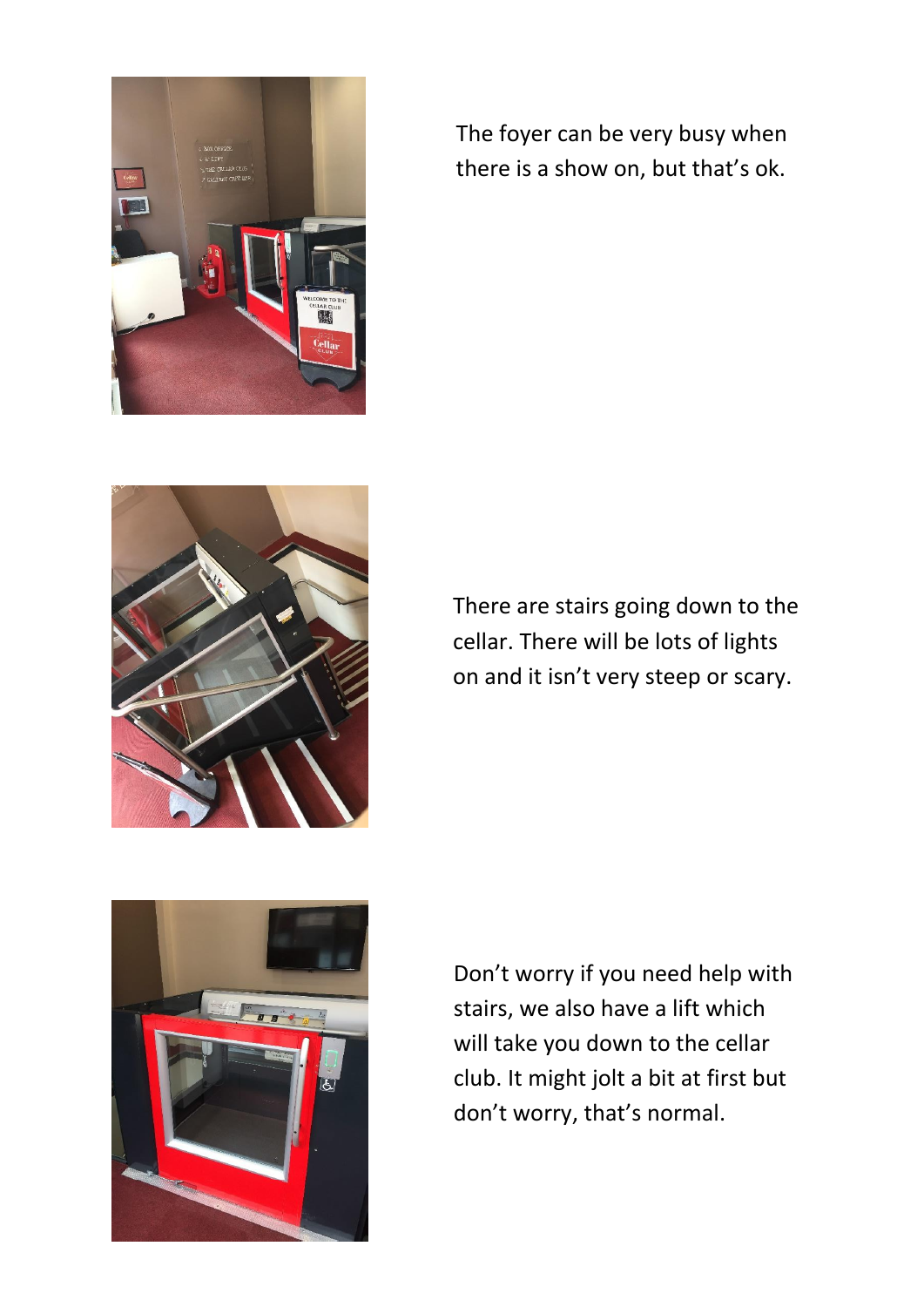

There are toilets on the left as you make your way to the cellar. We have a ladies, gents and disabled toilet.



A steward will be at the door ready to greet you. You can choose whichever seat you like in the Cellar Club. The lights will be quite dark, but there will be some left on.



There is a bar inside the cellar club which sells soft drinks, alcohol and some snacks. If you would like to buy anything from the bar, you will need to pay by cash. It can be quite busy and there might be lots of other people buying things, using the toilets, or talking loudly.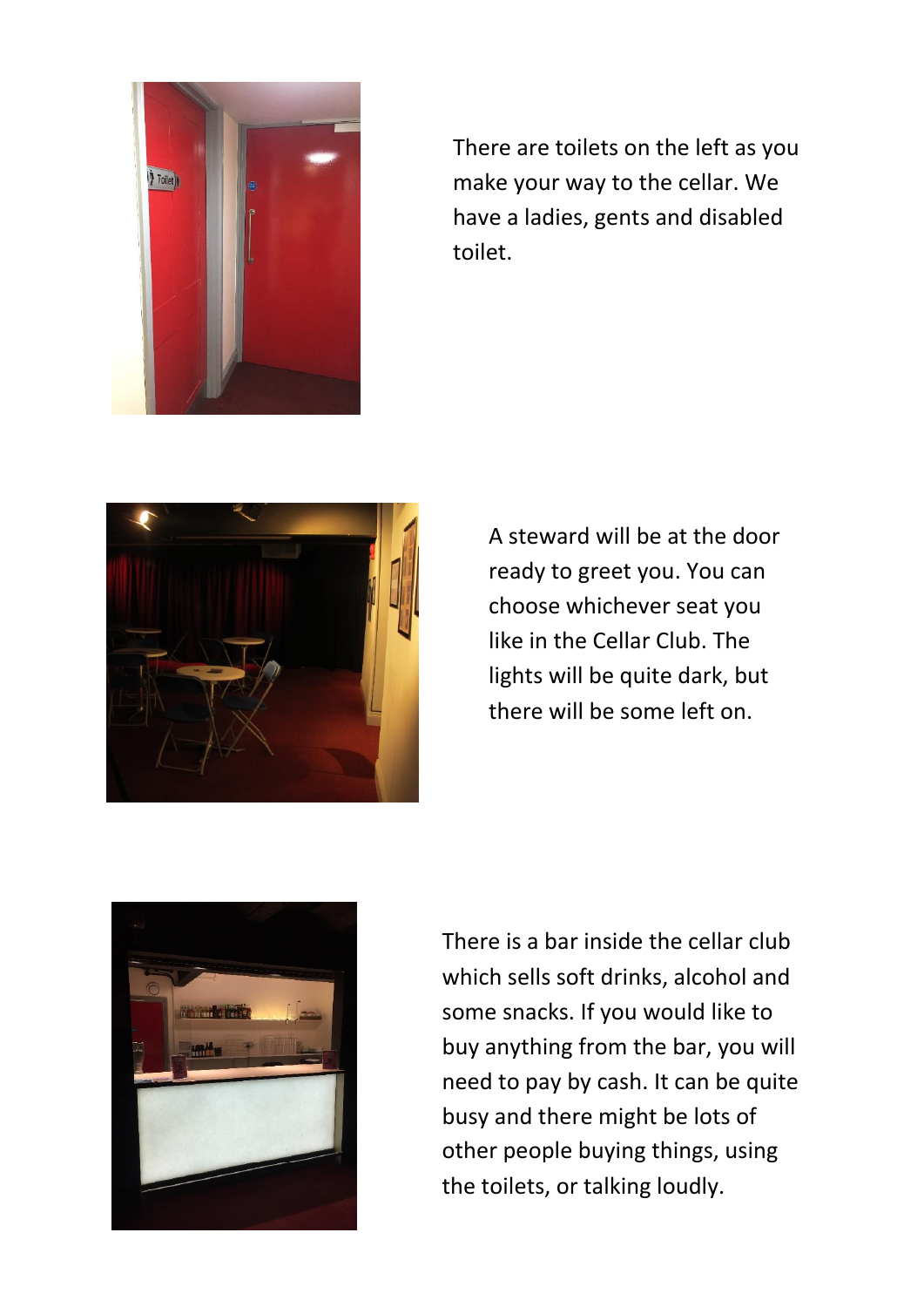

When the show is about to start the lights will get darker. If you have a mobile phone you should make sure it's turned off. Everyone will be quiet and it is important to try and be quiet too so that you can hear everything. If it gets too loud for you then it is ok to cover your ears, wear headphones, or take a break and leave the Cellar Club.

Sometimes there will be a break in the show, called an interval, and you can leave your seat to go to the toilet or the bar. The lights will come up and people will talk. The toilets and the bar can be quite busy again.



In the event of an emergency, the staff are trained to help everyone leave the building safely and calmly. You will either go out of the entrance you came in, or you will be directed a different way to keep you safe.